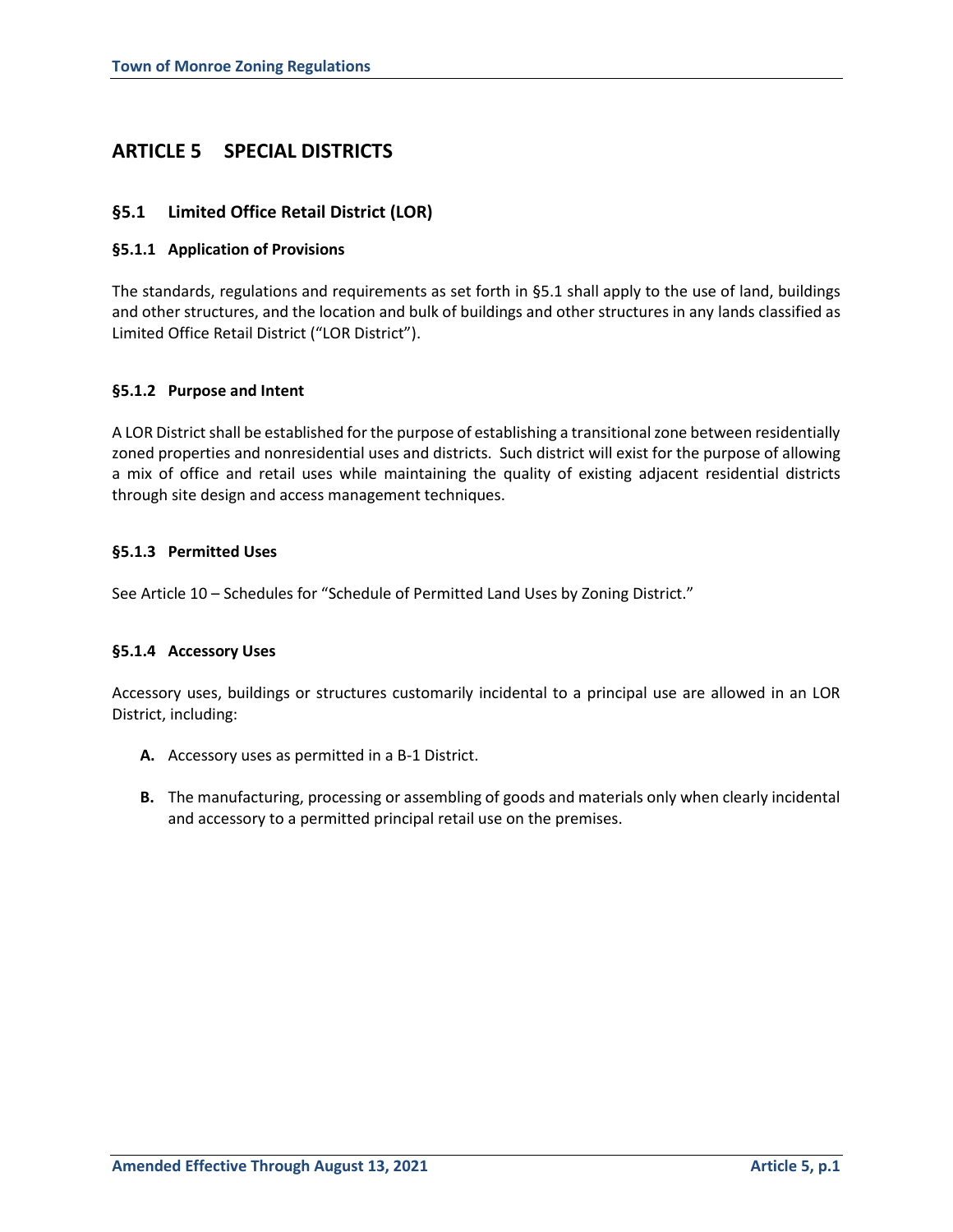### **§5.1.5 Lot Area and Bulk Requirements for Limited Office Retail District**

No lot shall be used and no building or other structure shall be constructed or altered for use except in conformance with the following schedule:

#### **Schedule of Dimensional Requirements**

| <b>Lot Requirements</b>            | <b>LOR</b>            |
|------------------------------------|-----------------------|
|                                    |                       |
| Minimum lot area                   | 1.5 acre (63,340 sf)  |
| Minimum lot frontage               | 150 feet              |
| Minimum square*                    | 140 x 140 feet        |
| Minimum front yard                 | 50 feet               |
|                                    |                       |
| Minimum right-of-way reserve**     | 15 feet               |
| Minimum yards                      |                       |
| At residential zone boundary       | 50 feet               |
| Side yard                          | 30 feet               |
| Rear yard                          | 30 feet               |
| Maximum height                     | 2.5 stories / 35 feet |
| Maximum building coverage          | 25%                   |
| Minimum non-residential floor area | 2,400 square feet     |
| (new construction)                 |                       |

\*Each lot shall be of such shape that a square one-hundred-forty (140) feet on each side can be placed entirely within the lot lines, with one (1) side parallel to and on the lot side of the street lot line.

\*\*A minimum of fifteen (15) feet is reserved for expansion of the road right-of-way for future conveyance, as may be required, to the controlling agency in case of need for road widening or related improvements. This area may not be included within the street yard requirement. Should this area be used for right-of-way expansion, the reserve requirement shall not be deemed to have become nonconforming by such use.

#### **§5.1.6 Design Standards**

- **A.** A mix of uses may be allowed on an individual lot and/or within a single building, provided that:
	- (1) The parking requirements for the individual uses are met in accordance with the parking provisions in Article 6 of these Regulations; or
	- (2) As part of the review process the Commission determines that parking requirements for the individual uses can be met through shared parking between uses in accordance with shared parking provisions provided in Article 6 of these Regulations.
- **B.** There shall be no outside storage of any kind.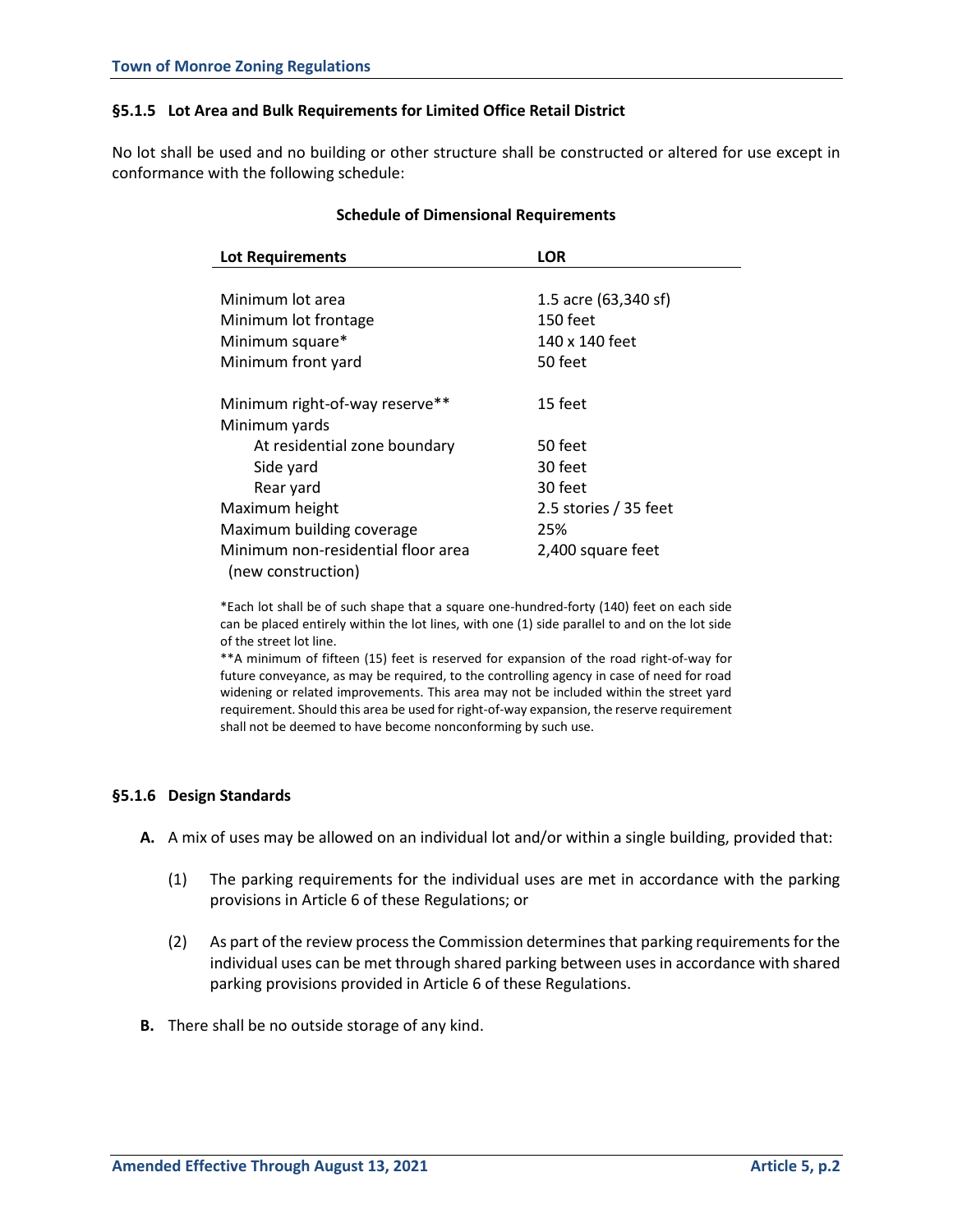- **C.** Outdoor display areas showcasing items for sale in conjunction with the principal use may be allowed contingent upon review and approval by the Commission. No outdoor display area shall be permitted in a parking area, pedestrian walkway, landscaping or buffer area, or required yard area.
- **D.** All new utility service(s) shall be provided underground. All mechanical equipment must be screened from view.
- **E.** Lighting of building and parking areas shall be located and shielded so that light sources are not directly visible from any adjoining property or from the street. Such illumination must not cause glare observable within a residence district. In approving lighting, the Commission may limit the intensity of lighting and the hours of its use where determined necessary to protect adjacent property. In no case shall any site lighting be provided from any street-side utility pole.
- **F.** There shall be no street/driveway access to LOR zoned land via roads classified as local street or road per the Plan of Development unless it is within two-hundred (200) feet of a main roadway.
- **G.** Site design in the LOR district must address the following access management provisions:
	- (1) No driveways/curb cuts may be located closer than one-hundred (100) feet from any intersection of public streets.
	- (2) Driveways/curb cuts within a single property must be separated at least one-hundred twenty (120) feet from one another.
	- (3) Shared access between adjacent parking lots should be provided when possible and wherever practicable. The Commission may require a paved driveway to the property line to allow for potential future shared access between adjacent properties.
- **H.** Facade materials shall be limited to wood, brick, stone, decorative masonry and similar materials as approved by the Commission.
- **I.** Site landscaping must be provided in accordance with the provisions of Article 6 of these Regulations.

### **§5.1.7 Off-Street Parking and Loading**

- **A.** All parking and loading areas shall be provided off the public streets for all vehicles using the premises. Parking and loading shall be provided in accordance with the requirements provided in Article 6 of these Regulations.
- **B.** No parking areas or internal driveway shall be located less than twenty (20) feet from a street line or within forty (40) feet of a Residential and Farming District.
- **C.** All refuse and/or recycling enclosures shall be provided in locations and screened as approved by the Commission in accordance with the standards set forth in Article 6 of these Regulations.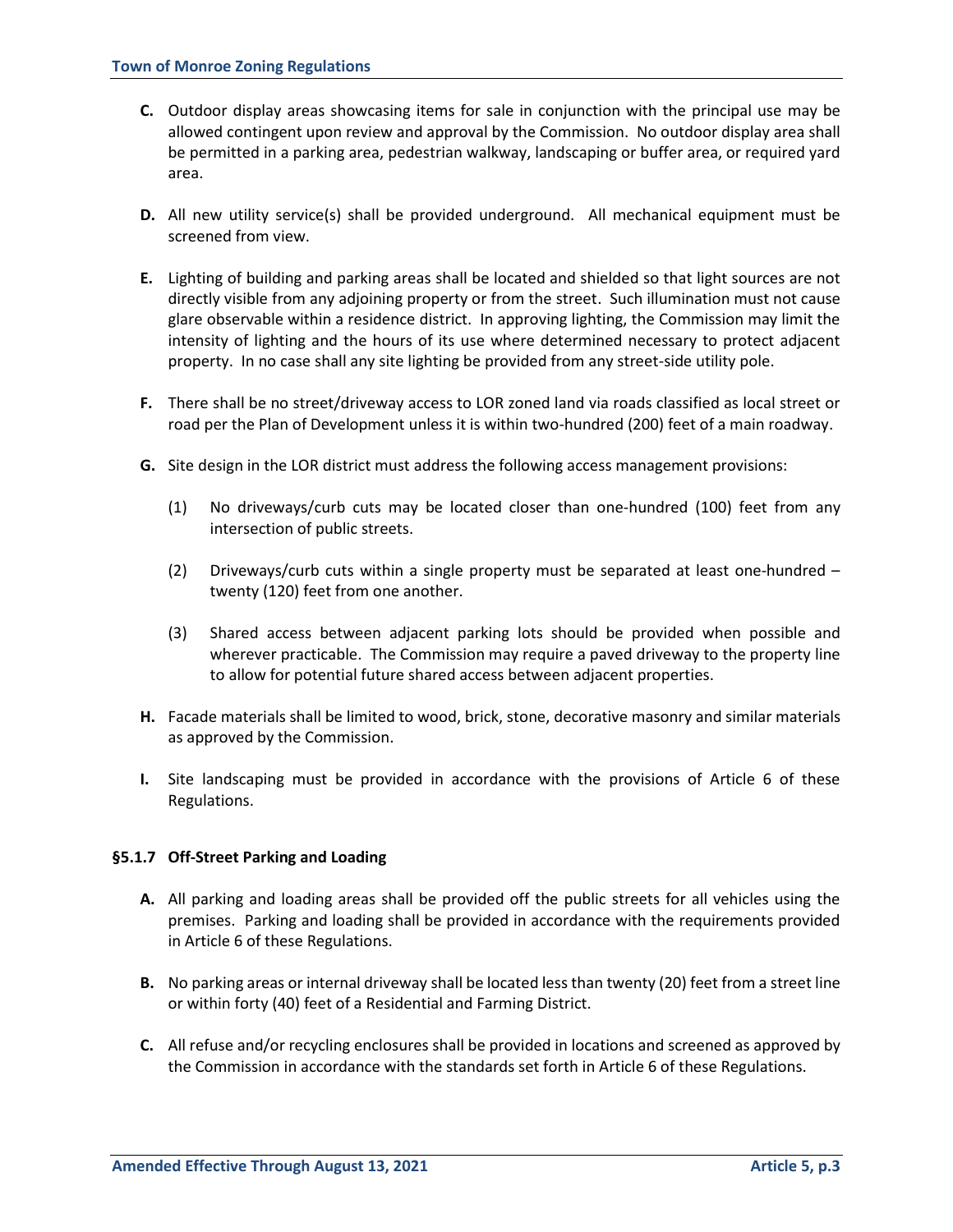# **§5.2 Stevenson Business District (SB2)**

### **§5.2.1 Application of Provisions**

The standards, regulations and requirements as set forth in §5.2 shall apply to the use of land, buildings and other structures and the location and bulk of buildings and other structures in any lands classified as Stevenson Business 2 District (SB2).

### **5.2.2 Purpose and Intent**

The purpose of the Stevenson Business 2 District (SB2) is to establish a special district over and encompassing the lands of the former Stevenson Lumber property, west of Monroe Turnpike (Route 111), with the intent to provide increased flexibility to encourage the economic redevelopment and adaptive reuse of the existing buildings of the property, thereby guiding future development in ways that will:

- **A.** Provide flexible development opportunities and increased responsiveness towards economic trends for land having access to route 111 and freight rail.
- **B.** Empower the Commission with a measure of control over the type and quality of development while permitting a compatible mix of Industrial, Commercial, and Business Uses.
- **C.** Ensure that such development is accomplished without adverse impacts upon neighboring properties and uses, and area sensitive natural resources.
- **D.** Maintain and foster quality redevelopment through comprehensive master planning followed by careful planned site design and coordinated central access management.

#### **5.2.3 Redevelopment Master Plan**

To assist in accomplishing the above purpose and intent, redevelopment of the existing buildings and land within the SB2 District shall be in accordance with a Commission approved Redevelopment Master Plan, which is required to be approved by the Commission prior to or simultaneously with a Zone Boundary Change petition, and shall be subject to a Public Hearing consistent with a Zone Boundary Change as required by these Regulations; said Public Hearing may be held concurrently with that of a Petition for Zone Boundary Change. The Redevelopment Master Plan shall show how the various different types of permitted uses can be accommodated to ensure compatibility and coherency, addressing at minimum the following:

- **A.** Vehicular and truck traffic, access, internal circulation and service areas
- **B.** Pedestrian movement, connections and separation from internal circulation.
- **C.** Landscape features and screening
- **D.** Utilities and utility connections
- **E.** Refuse and recycling containment and removal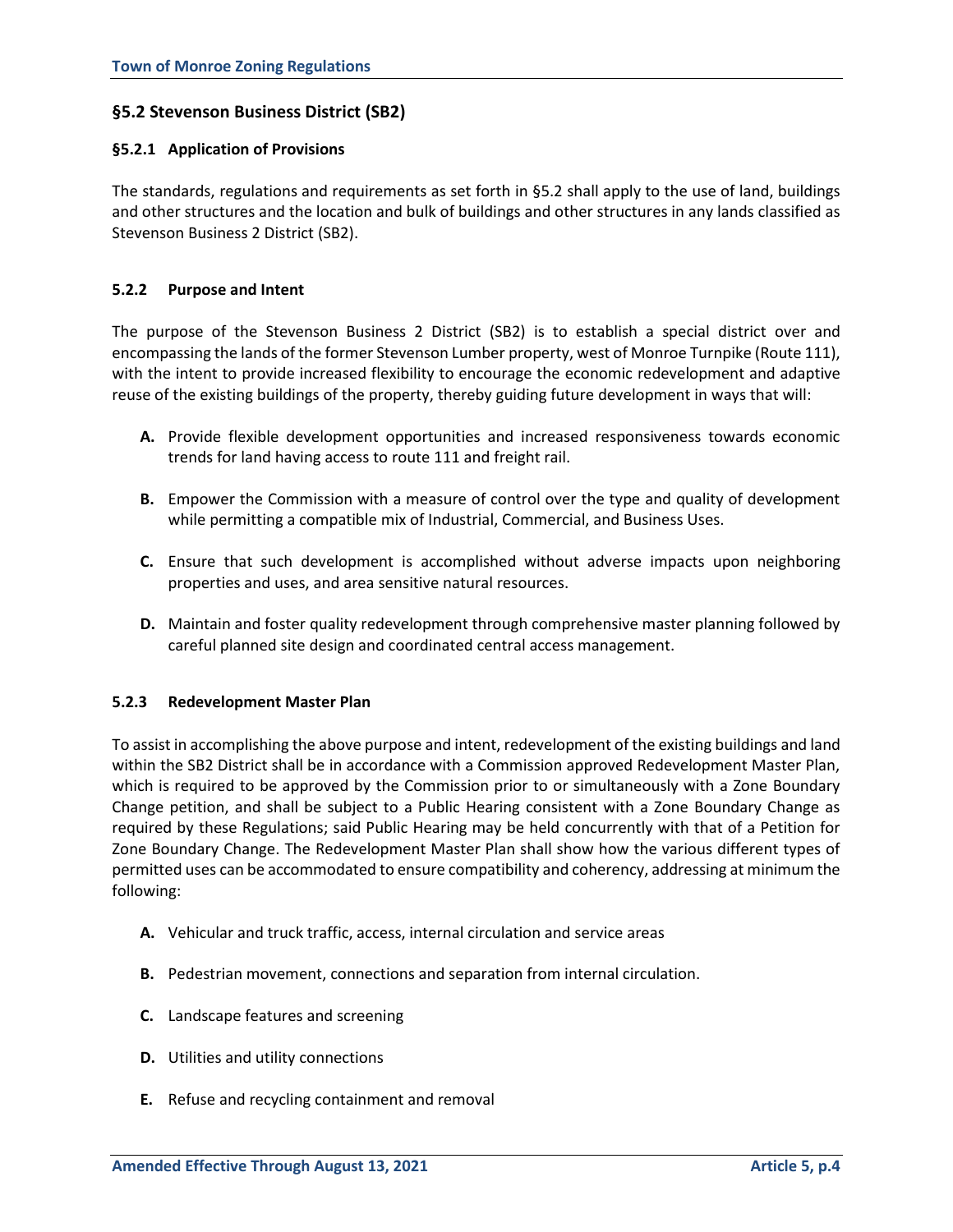- **F.** Buffers between site uses and neighboring properties and uses
- **G.** Stormwater Management
- **H.** Septic and water supply
- **I.** Parking
- **J.** Potential outdoor storage

The improvements proposed and subsequently approved within the Redevelopment Master Plan shall be installed based on a phasing plan before the buildings to which they are related are occupied. Revisions and alterations to an approved Redevelopment Master Plan shall be reviewed and approved by the Commission in the same manner as the original.

#### **§5.2.4 Permitted Uses**

See §10.1 – Schedules for "Schedule of Permitted Land Uses by Zoning District."

#### **§5.2.5 Accessory Uses**

Accessory uses, buildings or structures customarily incidental to a principal use are allowed in a SB2 District including:

- **A.** Mechanical and/or electronic amusement devices located in a manner that their installation or use shall not constitute a hazard to public safety.
- **B.** A bar/cocktail lounge is permitted only as an accessory use to a restaurant; shall occupy a space separated from the dining room area; must be located within the structure; shall have a capacity not to exceed forty (40) percent on normal dining room seating capacity, and a standup bar with or without stools. Live entertainment, including customer dancing, is permitted.
- **C.** Signs in accordance with and as provided in Article 6 of these regulations
- **D.** Off-street parking, landscaping, lighting, site utilities and similar site infrastructure improvements as regulated in Article 6 of these Regulations
- **E.** Outdoor storage of equipment, raw materials, work in process and finished products related to commercial uses:
	- (1) All items to be stored outdoors shall be directly related to a principal use on the site.
	- (2) Outdoor storage shall comply with the bulk requirements of the underlying zoning district and related principal use.
	- (3) The total area of outdoor storage shall not exceed or be placed outside the area of outdoor storage shown to have been legally established when the former Stevenson Lumber facility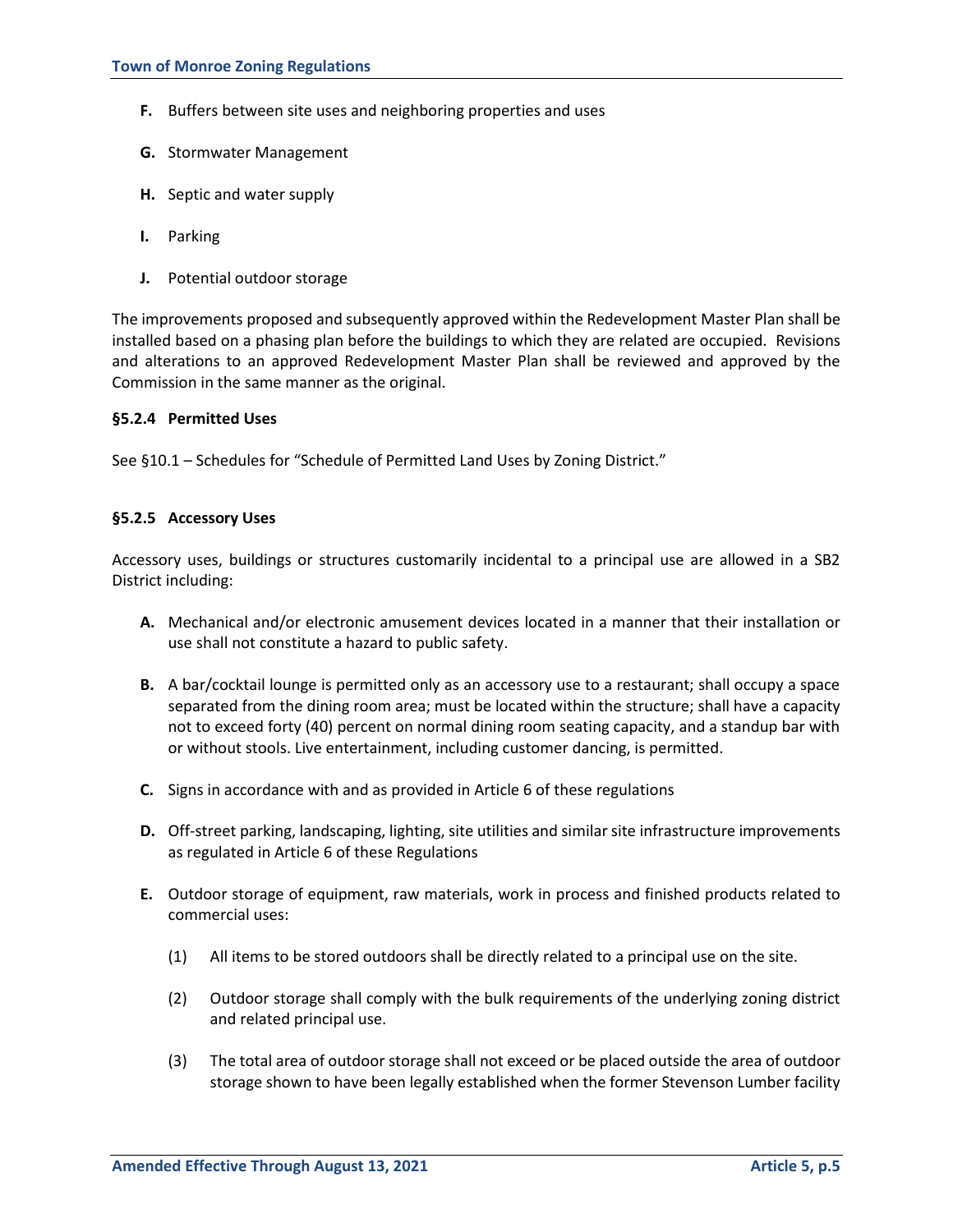was in operation. Said outdoor storage area(s) shall be consistent with that shown and approved on the Redevelopment Master Plan.

- (4) Outdoor storage shall not interfere with parking, site access or onsite circulation of vehicles and pedestrians.
- (5) Materials shall be stored in an environmentally safe and orderly fashion, and shall be properly secured. The contents of outdoor storage shall be temporary in nature.
- (6) Outdoor storage shall be screened from adjoining properties and shall conform to the landscaping and screening requirements of these Regulations.
- (7) The limit or area of approved outdoor storage shall be delineated, controlled and contained by buildings, structures, fencing, landscaping or a combination thereof to screen said area and the contents therein.

### **§5.2.6 Lot Area and Bulk Dimensional Requirements for Stevenson Business 2 (SB2) District**

No lot shall be used and no building or other structure shall be constructed or altered for use except in conformance with the following minimum standards:

| <b>Lot Requirements:</b>     | SB <sub>2</sub>         |
|------------------------------|-------------------------|
|                              |                         |
| Minimum lot area             | 3 acre                  |
| Minimum lot frontage         | 150 feet                |
| Minimum square*              | 150 x 150 feet          |
| Minimum yard                 |                         |
| Front yard                   | 50 feet                 |
| At residential zone boundary | 75 feet                 |
| Rear and side                | 20 feet                 |
| Maximum height               | 2 1/2 stories / 35 feet |
| Maximum Building coverage    | 25%                     |
| Maximum Site Coverage        | 70%                     |
| Minimum floor area           | 1,400 square feet       |

### **Schedule of Dimensional Requirements:**

\*Note: Each lot shall be of such shape that a square one hundred fifty (150) feet on each side can be placed entirely within the lot lines, with one (1) side parallel to the street lot line.

#### **§5.2.7 Landscape and Screening**

Site landscaping and screening must be provided in accordance with the landscape and screening provisions of Article 6 of these Regulations.

#### **§5.2.8 Parking and Loading**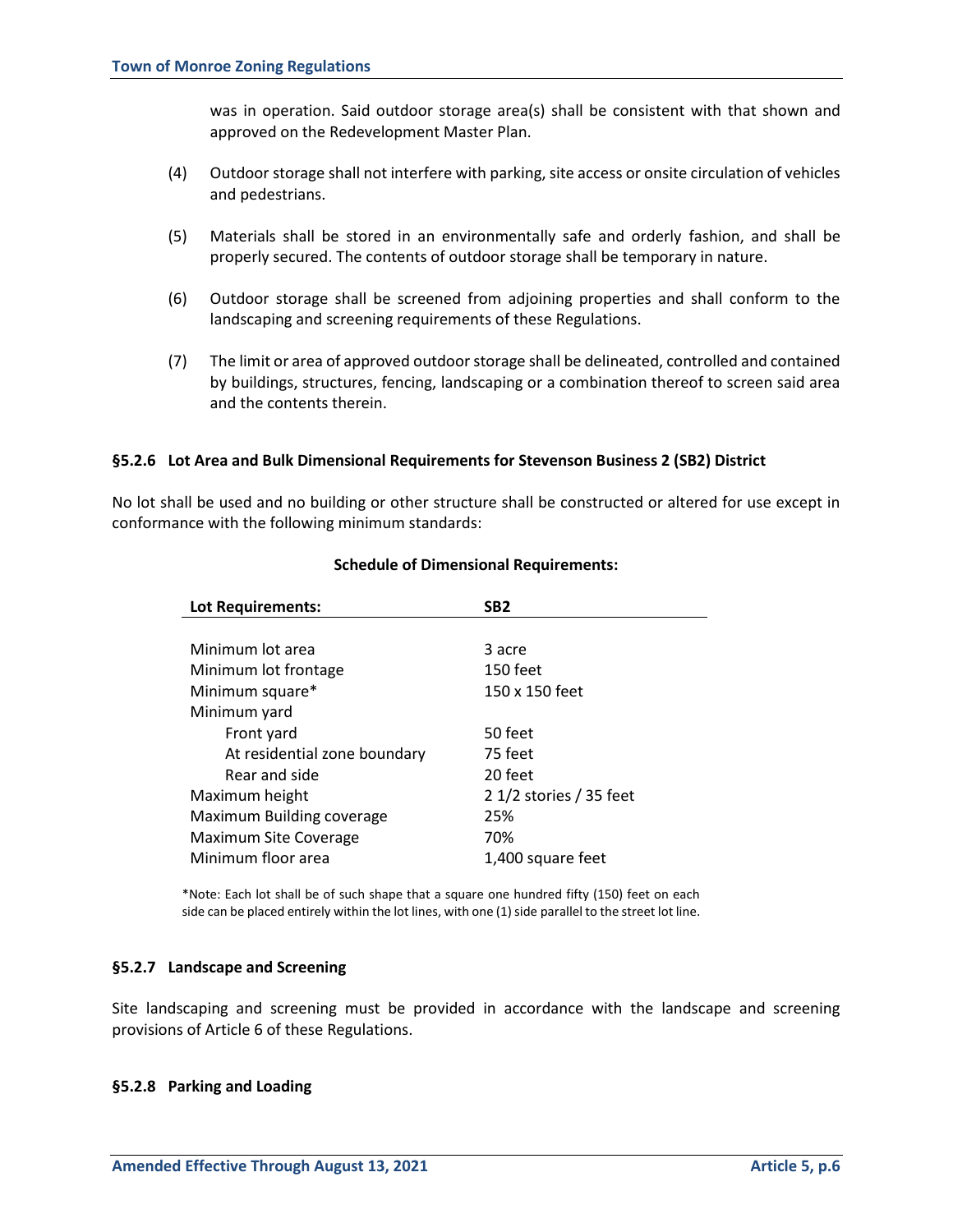- **A.** Parking and loading areas shall be provided off the public streets for all vehicles using the premises and shall contain not less than the minimum space requirements of Article 6 of these Regulations.
- **B.** No parking areas or internal driveway shall be located less than twenty (20) feet from a street line, right-of-way line, or front property line, or within seventy five (75) feet of a residence district.
- **C.** Parking lot driveway(s) or access aisle(s) may be located within required setbacks for the purpose of providing present or future vehicular access and circulation between adjacent parcels.

# **§5.3 Affordable Housing District (AH)**

### **§5.3.1 Application of Provisions**

The standards, regulations and requirements as set forth in this §5.3 shall apply to the use of land, buildings and other structures, and the location and bulk of buildings and other structures, in any lands classified as Affordable Housing District (AH District).

### **§5.3.2 Purpose and Intent**

An AH District shall be established for the following purposes:

- **A.** To increase the availability of affordable rental dwellings in the Town of Monroe.
- **B.** To encourage the construction of affordable rental dwellings that are within the economic means of moderate and low income households
- **C.** To promote greater housing choice and economic diversity through a dedicated zoning district for affordable rental housing.
- **D.** To ensure that all such housing (one-hundred (100%) percent) in an AH District satisfied the intent, requirements and purposes of §8-30g of the Connecticut General Statutes, particularly in regard to affordability.

#### **§5.3.3 Location**

The property upon which an AH District may be permitted shall have direct street frontage and access via Main Street (Route 24), be served and connected upon construction to public water supply, be within a B-2 District at the time of the related AH Development Application, and all or a portion of the property shall be no less than 1,500 feet northerly of the intersection of Main Street and Judd Road.

### **§5.3.4 Permitted Uses**

- **A.** See Article 10 Schedules for "Schedule of Permitted Land Uses by Zoning District"
- **B.** Rental/Age Restriction. AH Units shall be restricted to rental units in which one or more tenants and occupants are aged 62 or older. Lease periods shall be no less than twelve (12) consecutive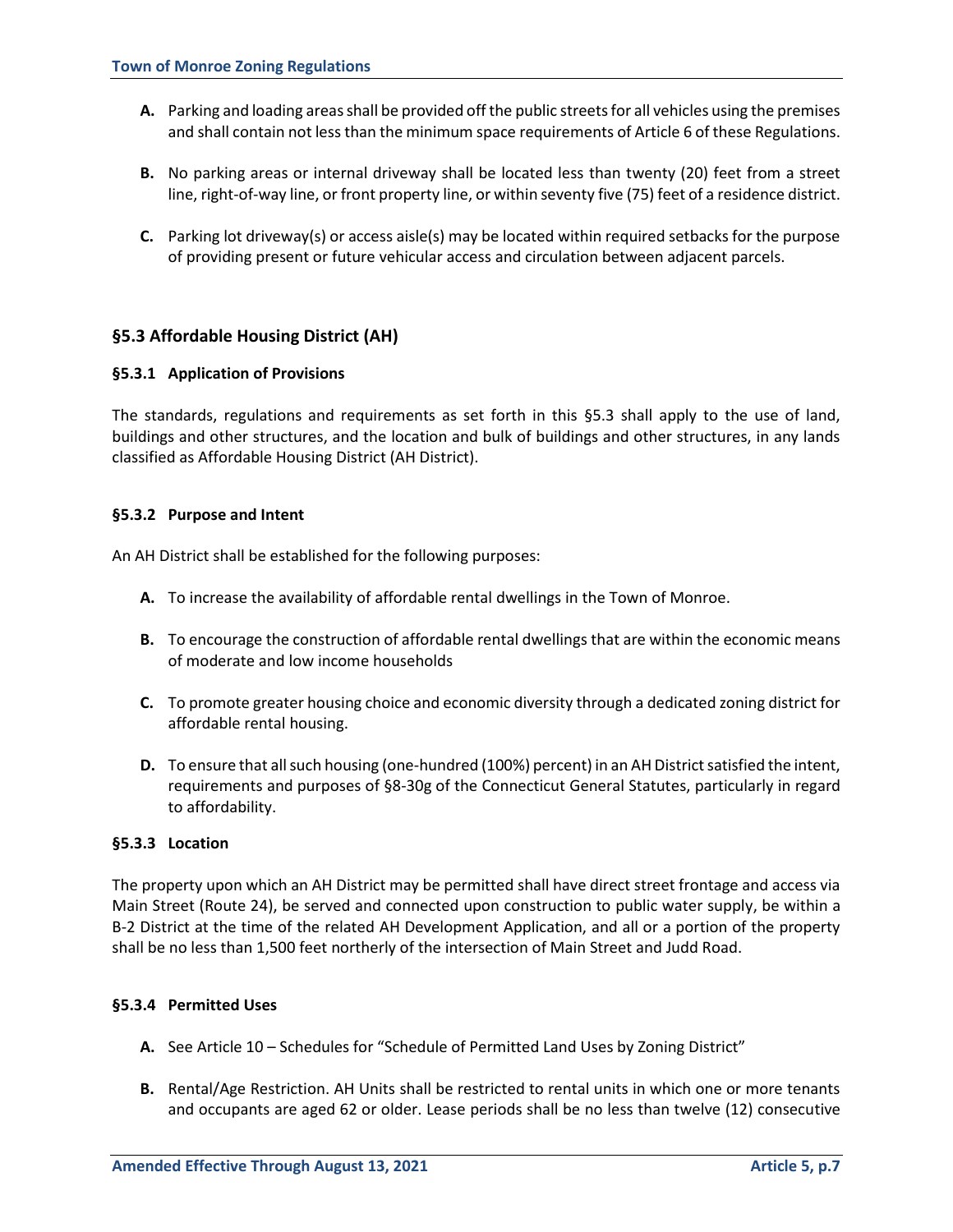months, and shall have a monthly affordable rent as defined in Connecticut General Statutes §8- 30g, as amended, except the requirements that said rents shall be affordable in perpetuity.

**C.** AH Unit Density: Maximum unit density shall not exceed 25 units per net acreage of the property, excluding lands under water and wetland soils.

### **§5.3.5 Accessory Uses**

Accessory uses, buildings and structures customarily incidental to a principal use are allowed in an AH District, including:

- **A.** Signs, as provided and regulated in Article 6. Notwithstanding anything to the contrary contained in §6.3 of these Regulations, the maximum free-standing sign area shall be twenty four (24) square feet.
- **B.** Accessory and subordinate maintenance, utility refuse and recycling, storage buildings and structures customarily incidental to residential apartments, provided such accessory facilities are for the direct private benefit of the residents living in the AH Units only. Such shall be coordinated and centralized (shared). Refuse and recycling receptacles shall be regularly maintained in an orderly manner free of loose or accumulated materials and shall be enclosed and screened. Receptacles shall be kept closed.
- **C.** Accessory and subordinate recreational, personal service and social uses and facilities serving and attending to the direct needs of AH Unit tenants only; such accessory uses shall be private and not open to the general public.
- **D.** Landscaping, lighting site utilities and similar site infrastructure improvements as regulated in Article 6 of these Regulations
- **E.** Garages may be permitted on the ground floor, at grade or below the ground floor. Access to any garage shall be from the side or rear of the building and shall not be visible to any abutting street. The parking or storage of recreational vehicles, boats, campers, ATV or other similar vehicles shall be prohibited.
- **F.** Mailboxes shall be centralized and if outside shall be in a location and design as approved by the Commission.
- **G.** Accessory light poles shall not exceed a maximum height of eighteen (18) feet and may encroach within required yard areas except for a minimum yard setback of five (5) feet shall be required.

#### **§5.3.6 Lot Area and Bulk Requirements**

No lot shall be used and no building or other structure shall be constructed or altered for use except in conformance with the following schedule:

**Lot Requirements: AH**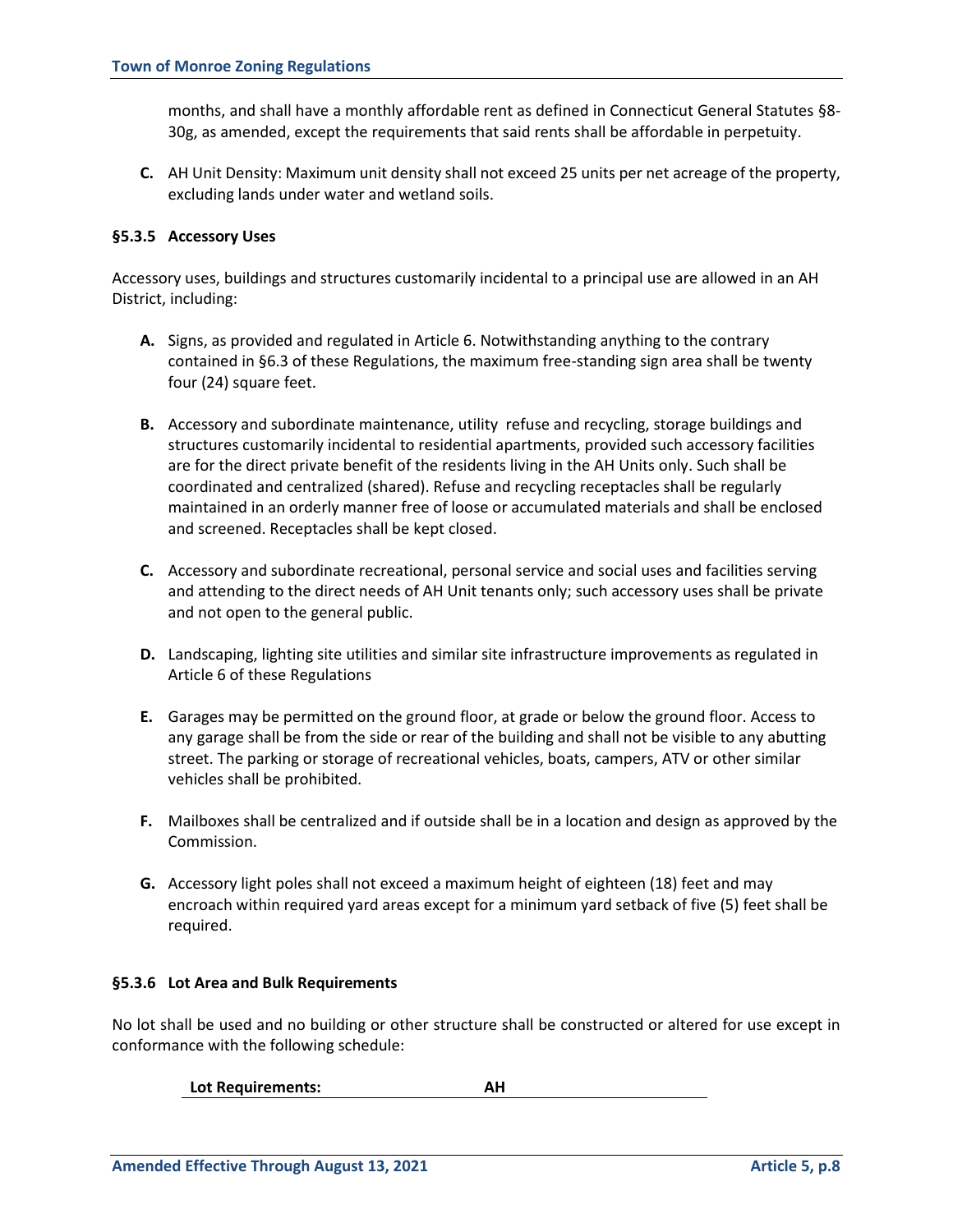| Minimum lot area          | 2 acres             |
|---------------------------|---------------------|
| Minimum lot frontage      | 300 feet            |
| Minimum square*           | 125 x 125 feet      |
| Minimum front yard        | 40 feet             |
| Minimum side yard         | 20 feet             |
| Minimum rear yard         | 20 feet**           |
| Maximum height            | 3 stories / 45 feet |
| Maximum building coverage | 25%                 |
| Maximum site coverage     | 55%                 |

\*Note: The entire square shall fit entirely within the lot lines, with one (1) side parallel to and coexisting with the street lot line.

\*\*Except accessory structures with a ground footprint of less than three-hundred (300) square feet in area and a height of less than ten (10) feet, which shall be subject to a minimum rear yard of five (5) feet.

### **§5.3.7 Unit Design Standards**

- **A.** Access; Access to the AH units shall be from a central interior shared access. Provisions shall be provided for adequate access for fire-fighting equipment and personnel.
- **B.** Bedrooms; AH units may include a studio, one-bedroom or two-bedroom units. No more than ten (10%) percent of the total apartment unit count shall consist of two-bedroom units. Libraries, dens, studies, offices, lofts and other similar spaces shall be counted as bedrooms for purposes of these Regulations.
- **C.** Size; each AH unit shall contain a minimum floor area of five-hundred (500) square feet and a maximum living floor area of one-thousand-one-hundred (1,100) square feet of habitable living area in compliance with all applicable fire and building codes. "Living floor area" shall be that area within the perimeter walls of the AH unit devoted to the exclusive use of the occupant and shall not include exterior balconies or other spaces outside the dwelling unit.
- **D.** Building Roofs; Roofs shall be fully pitched or mansard.
- **E.** Separation of units; the minimum separation distance between principal buildings shall be thirtyfive (35) feet as measured from the closest point of each building.
- **F.** Sidewalks and Site Amenities;
	- a. Sidewalks shall be provided as required by the Commission to assure safe pedestrian travel to and from buildings, off street parking areas, site amenities and accessory uses/facilities, as well as to provide safe connection to abutting streets served by sidewalks.
	- b. Site Amenities such as sitting areas, benches, gardens, walking paths and similar passive recreational/social features are encouraged.

#### **§5.3.8 Off Street Parking and Loading**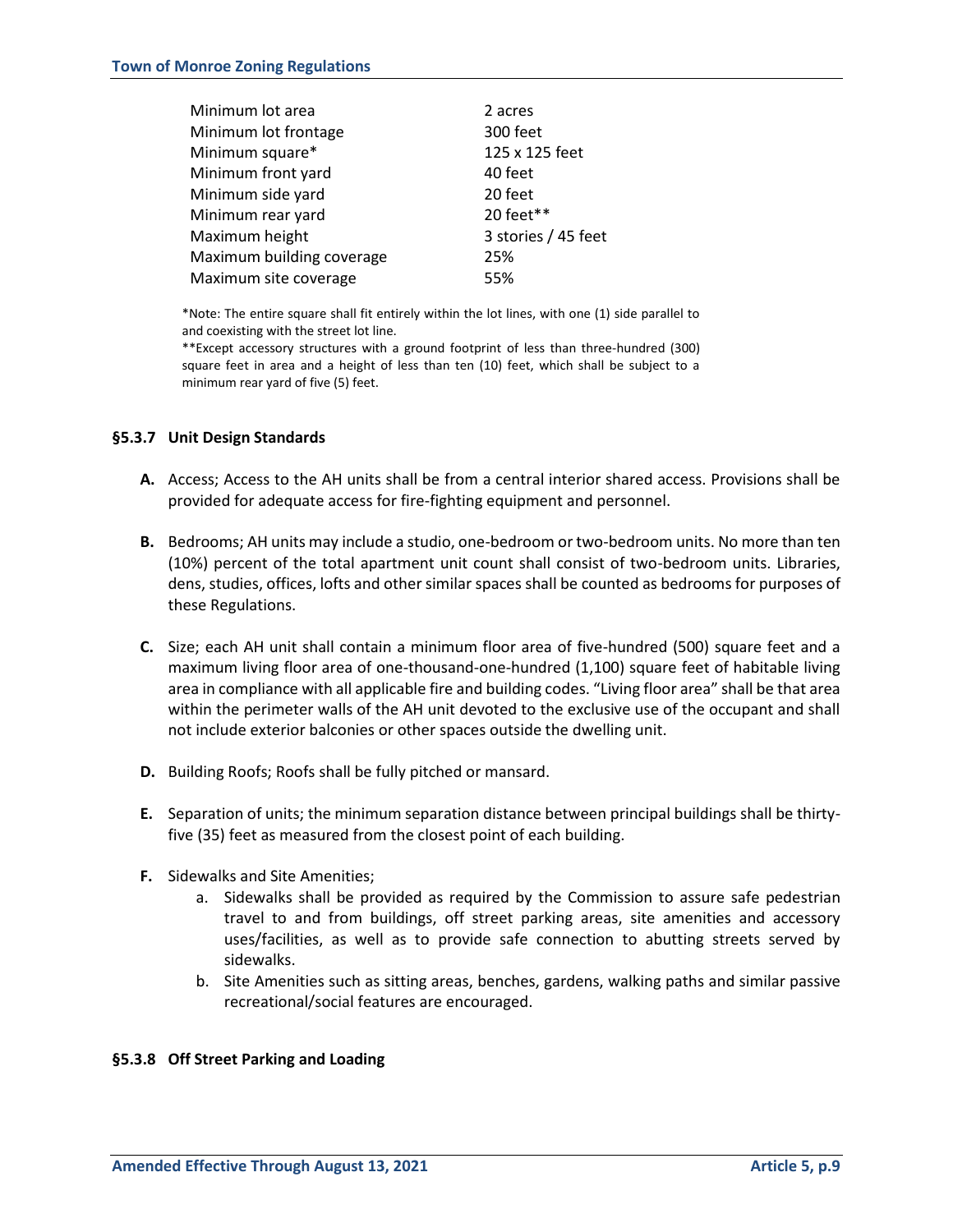- **A.** All parking and loading areas shall be provided off the public streets for all vehicles using the premises. Parking and loading shall be provided in accordance with the requirements provided in Article 6 of the Regulations, except that, in the case of one bedroom AH Units the occupancy of which is restricted to "elderly" persons as defined in Connecticut General Statutes §8-113a(m) shall require a minimum of one and one tenth (1.1) parking space per such restricted elderly AH Unit.
- **B.** No parking areas or internal driveways shall be located within AH District required yard area.
- **C.** All refuse and/or recycling enclosures shall be provided in locations and screened as approved by the Commission in accordance with the standards set forth in Article 6 of these Regulations.

### **§5.3.9 Utilities**

- **A.** Water Supply; Water supply shall be provided by the public utility franchised to serve the area. Adequate water pressure shall be provided to address domestic and fire suppression demands of the AH Development.
- **B.** Sewage System; The subject property shall be capable of providing safe, sanitary sewage collection, treatment and disposal in conformance with all federal, State and Local standards and requirements, which system shall be certified by a Connecticut licensed professional engineer.
- **C.** Stormwater management; collection and treatment shall be in accordance with the requirements of Article 6, 7, and 8 of these Regulations.
- **D.** All new or altered utilities, including but not limited to water supply, electric, natural gas, sanitary sewer, telephone, internet and cable television service, serving the facility shall be installed underground.
- **E.** Rooftop mechanical equipment, except for solar panels, shall be hidden and screened from ground view on all sides. Ground equipment shall be similarly screened.

#### **§5.3.10 Application Requirements**

- **A.** An application for an AH Development shall include:
	- (1) An application for a Zone Boundary Change, if necessary, as provided in §9.2 of these Regulations
	- (2) An application for Site Plan Approval as provided in Article 7 of these Regulations, except that § 1.9.11(A) of these Regulations shall not apply to retaining walls less than seven (7) feet in height
	- (3) Traffic Impact Study; Upon request of the Commission, a Traffic Impact Study shall be prepared and submitted to the Commission with regard to existing and proposed traffic conditions and circumstances, subject to prior Commission approval of the study content and scope.
	- (4) Affordability plan; In conjunction with an application for Site Plan Approval for an AH Development, the applicant shall propose an "Affordability Plan" and identify a proposed acceptable qualified Plan Administrator. The proposed Affordability Plan shall include; provisions for administration of and compliance with the provisions of these Regulations;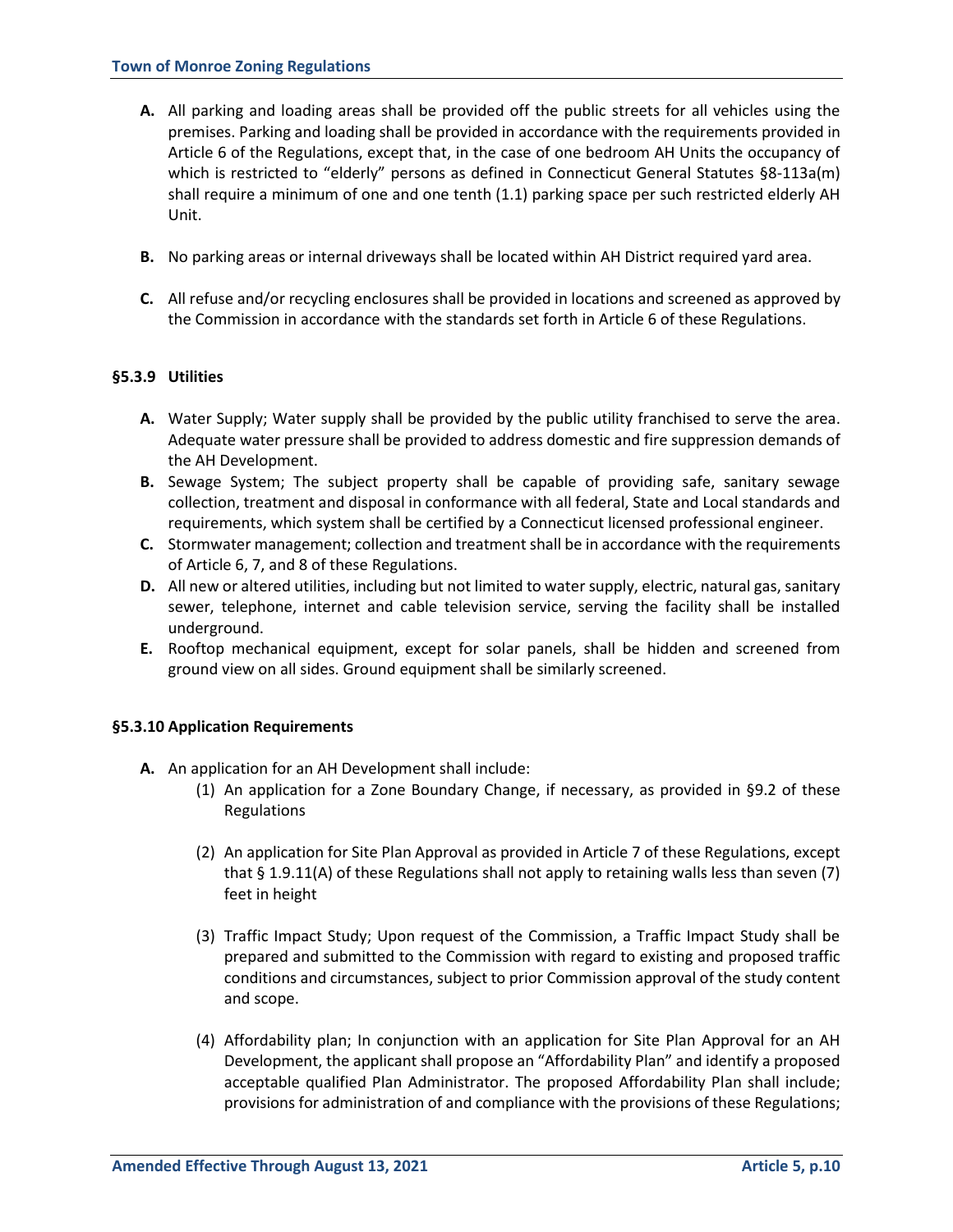notice/advertisement procedures to the general public of the availability of the rental AH Units from time to time; tenant application procedures and requirements; procedures for verification and periodic confirmation of unit occupancy income eligibility; and compliance with applicable affordability requirements. The Affordability Plan shall also include drafts of documents that will be used in the administration of the affordability restrictions and any explanations which will be provided to the AH Unit occupants concerning such restrictions.

- a. Calculation of maximum monthly rental for an AH Unit, so as to satisfy Connecticut General Statutes §8-30g,as amended, shall utilize area median income data as published by the US Department of Housing and Urban Development for a rental unit as in effect on the day the lease is signed.
- b. The maximum monthly rent that an occupant of an AH Unit shall pay shall not be greater than the amount that will preserve such unit as "affordable housing" as that term is defined in Connecticut General Statutes §8-30g, as amended. The maximum monthly housing payment shall include the cost of rent; common charges, if the tenant is directly responsible; heat; and utility costs including hot water and electricity, but excluding telephone and cable television.
- c. AH Units shall be occupied only as a tenant's principal residence. Subletting of AH units shall be prohibited.
- d. Each rental lease for an AH Unit shall contain substantially the following provision: "This unit is rented as an "affordable housing unit" as defined in Connecticut General Statutes §8-30g, as amended, and is available only to persons or families whose income is at or below eighty percent of sixty percent, as applicable, of the area median income for Monroe or the statewide median income, whichever is less, as determined by the US Department of Housing or Urban Development. This development has been approved by agencies of the Town of Monroe based in part on the condition that said unit be preserved as an affordable housing unit. The Restrictions related to affordability are required by law to be strictly enforced".
- e. The affordability period shall be in perpetuity.
- (5) Notwithstanding anything to the contrary in §9.6 of these Regulations, in reviewing an AH Development application, the Architectural Review Board shall give due consideration and effect to the standards and requirements applicable under Connecticut General Statutes §8-30g, as amended.
- (6) Appropriate landscaping and lighting shall be provided, giving due consideration and effect to the standards and requirements applicable under Connecticut General Statutes §8-30g, as amended.
- (7) Prior to obtaining a permanent Zoning Compliance Certificate and Certificate of Occupancy, all Site Plan improvements shall be completed and the applicable building shall be fully connected to an approved and operational adequate water supply, sewage disposal system, central utilities, stormwater management improvements, and Fire Marshal approved fire protection measures.

#### **§5.3.11 Hearing and Decision**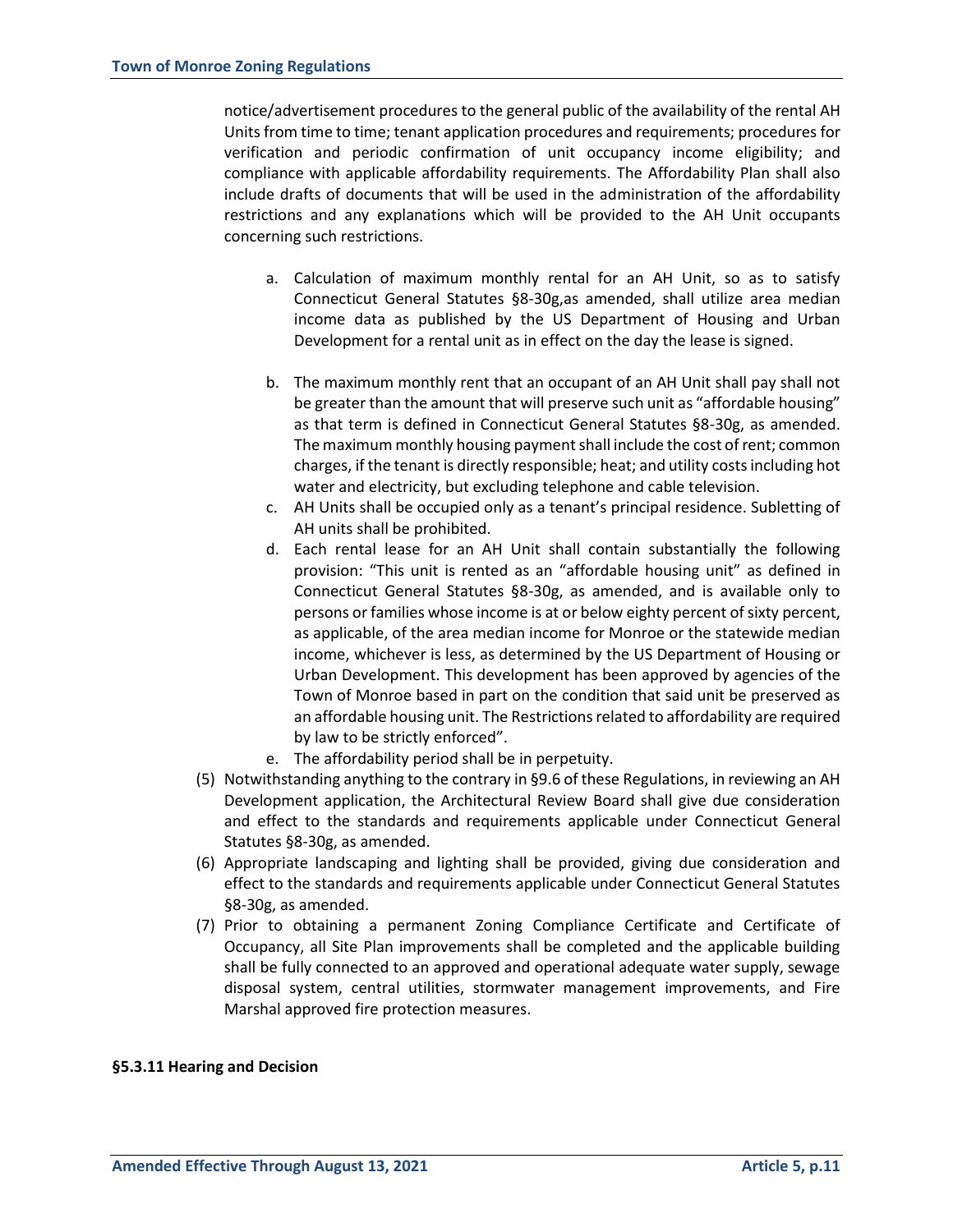- **A.** Notwithstanding anything to the contrary contained in this Section 5.3, the Commission shall approve, and may deny or approve with conditions, an AH Development application in accordance with the standards and requirements provided in Connecticut General Statutes §8-30g, as amended.
- **B.** In considering an AH Development application, the Commission shall apply all applicable provisions of the Regulations in a manner consistent with the standards and requirements of Connecticut General Statutes §8-30g, as amended.

### **§5.3.12 Sunset**

If an approved Site Plan for an AH Development expired as provided in these Regulations, then, upon such expiration, the related re-zoning to AH District shall automatically become void, and the zoning of the subject property shall revert to the zoning district classification applicable prior to before such re-zoning and the Commission shall be authorized to record on the Monroe Land Records a map or other instrument reclassifying said zoning district.

### **§5.4 Main Street Design District (MDD)**

### **§5.4.1 Purpose and Intent**

The Main Street Design District (MDD) shall be established for the purpose of creating an overlay zone that identifies the district and provides regulations and design guidelines that will provide for compatible economic development along Routes 25, 111 and 34 Corridors. Such district will exist for the purpose of guiding development in a way that will provide for compatible economic development of, enhance the overall character of and control traffic access along these corridors.

#### **§5.4.2 Designated as a Design District**

To help accomplish the above purpose and intent, the MDD is hereby recognized as a designated design district adopted by the Monroe Planning and Zoning Commission.

The design district will encompass all of the Route 25 corridor and the commercial portions of Routes 34 and 111 corridors. To be included in the MDD, parcels must meet the following requirements:

**A**. Must have direct access to Routes 25, 111 and 34.

**B**. Must be within one thousand five hundred (1,500) feet of the State Right-of-Way.

**C**. Minimum district size shall be one (1) acre and can be comprised of multiple parcels.

### **§5.4.3 Permitted Uses**

All principal and accessory uses allowed in the underlying zones are permitted provided that a Site Development Plan or Special Exemption Permit approval has been granted if required. Projects 15 acres or more in size within the MDD are also eligible to pursue multi-family residential uses in addition to those uses permitted in the underlying zones, as outlined in this section with additional provisions proposed in section 8.2.3.Q.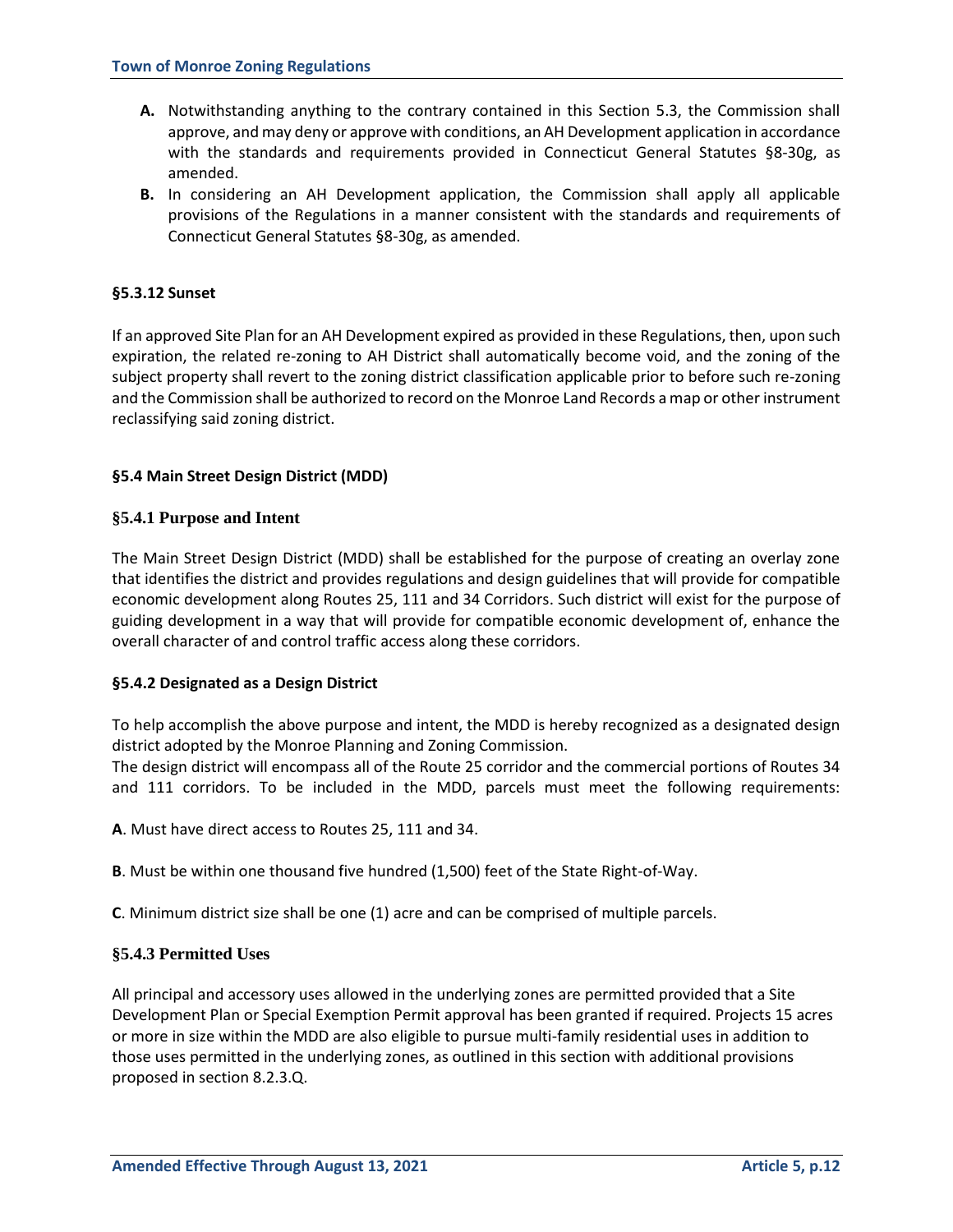# **§5.4.4 Design Review Process**

Except for a single-family dwelling and uses and structures accessory thereto, new construction, reconstruction or rehabilitation of buildings or signs located within the MDD that are in view from public roadways shall obtain a report and recommendation from the Architectural Review Board. Applicants are strongly encouraged to work with the Architectural Review Board prior to submitting a formal application to the Staff or Commission as applicable.

# **§5.4.5 Design Review Guidelines**

To help accomplish the purposes of this section, the exterior of structures shall, to the extent reasonable and practicable, be designed to be consistent with the intent to maintain and enhance a "New England" character in the corridor for areas visible from public roadways. To help accomplish the purposes of this section the following criteria shall be met:

**A**. Site design in the MDD must address the following access management provisions:

(1) No driveways/curb cuts may be located closer than one hundred (100) feet from any intersection on Routes 25, 111 and 34.

(2) Driveways/curb cuts within a single property must be separated at least one hundred – twenty (120) feet from one another.

(3) Shared access between adjacent parking lots should be provided when possible and wherever practicable.

**B**. Facade materials shall include but not limited to some wood, brick, stone, decorative masonry or similar materials as approved by the Commission.

# **§5.4.6 Multi-Family within the MDD**

In addition to the uses already permitted by Special Exception in the underlying zones, multi-family uses are permitted within for projects 15 acres or more located within the MDD Overlay Zone subject to obtaining a Special Exception approval from the Commission in accordance with the standards, criteria, conditions and procedures set forth in Article 8 hereof.

# **§5.5 Special Development Districts (SDD)**

The purpose of this section is to provide provisions that will permit flexibility in land use development within the MDD where significant parcels are to be developed or redeveloped as a planned development containing integrated and harmonious elements, and where the overall design of such elements is so outstanding as to warrant modification of the standards contained elsewhere in these Regulations. The intent of this Section is to provide a unique opportunity for and guidance in design of development parcels which are likely to have a significant impact upon Routes 25, 111 and 34 Main Street corridors. To apply for an SDD, please see Article 5.5.3.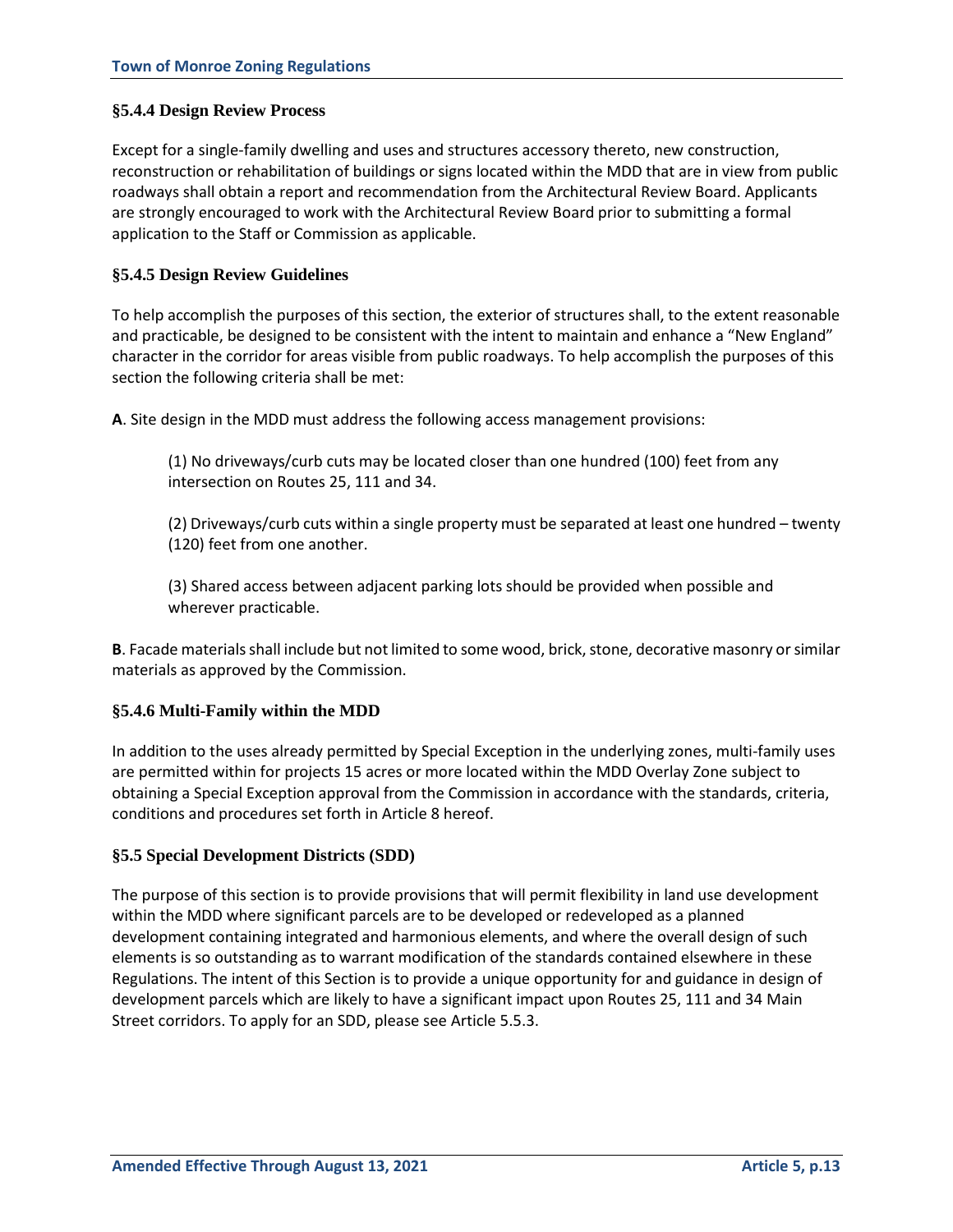### **§5.5.1 Purpose and Intent**

The purpose of this section is to provide provisions that will permit flexibility in land use development within the MDD where significant parcels are to be developed or redeveloped as a planned development containing integrated and harmonious elements, and where the overall design of such elements is so outstanding as to warrant modification of the standards contained elsewhere in these Regulations.

The intent of this Section is to provide a unique opportunity for and guidance in design of development parcels which are likely to have a significant impact upon Routes 25, 11 and 34 corridors.

#### **§5.5.2 Eligibility**

To be eligible under this section, the proposed Special Development District must be:

**A**. Located within the Main Street Design District (MDD).

**B**. In accordance with the Monroe Plan of Conservation and Development (POCD) and Affordable Housing Plan (AHP) as amended.

**C**. Composed of such uses, and in such proportions, as are most appropriate and necessary for the integrated functioning of the planned development and for the community.

**D.** Projects 15 acres or more in size may be designed to include both commercial and residential components.

**E.** So designed in its space allocation, orientation, texture, materials, landscaping and other features as to produce an environment of stable and desirable character, complementing the design and values of the surrounding neighborhood, and showing such unusual merit as to reflect credit upon the developer and upon the town.

#### **§5.5.3 Process**

**A**. Any proposed Special Development District (SDD) shall be considered to be a designated design district so that development within the district will be reviewed by the Architectural Review Board.

**B**. In addition to any other standards or considerations, any proposed Special Development District shall be:

- (1) subject to the review process established for the MDD, and
- (2) evaluated using the design review guidelines established for the MDD.

#### **§5.5.4 Approval of Concept**

**A**. Each application for a Special Development District shall:

(1) State the proposed modifications of existing zoning.

(2) Be accompanied by schematic plans, including contoured site plans, showing the improvements to be erected upon the tract, the open spaces to be provided, the